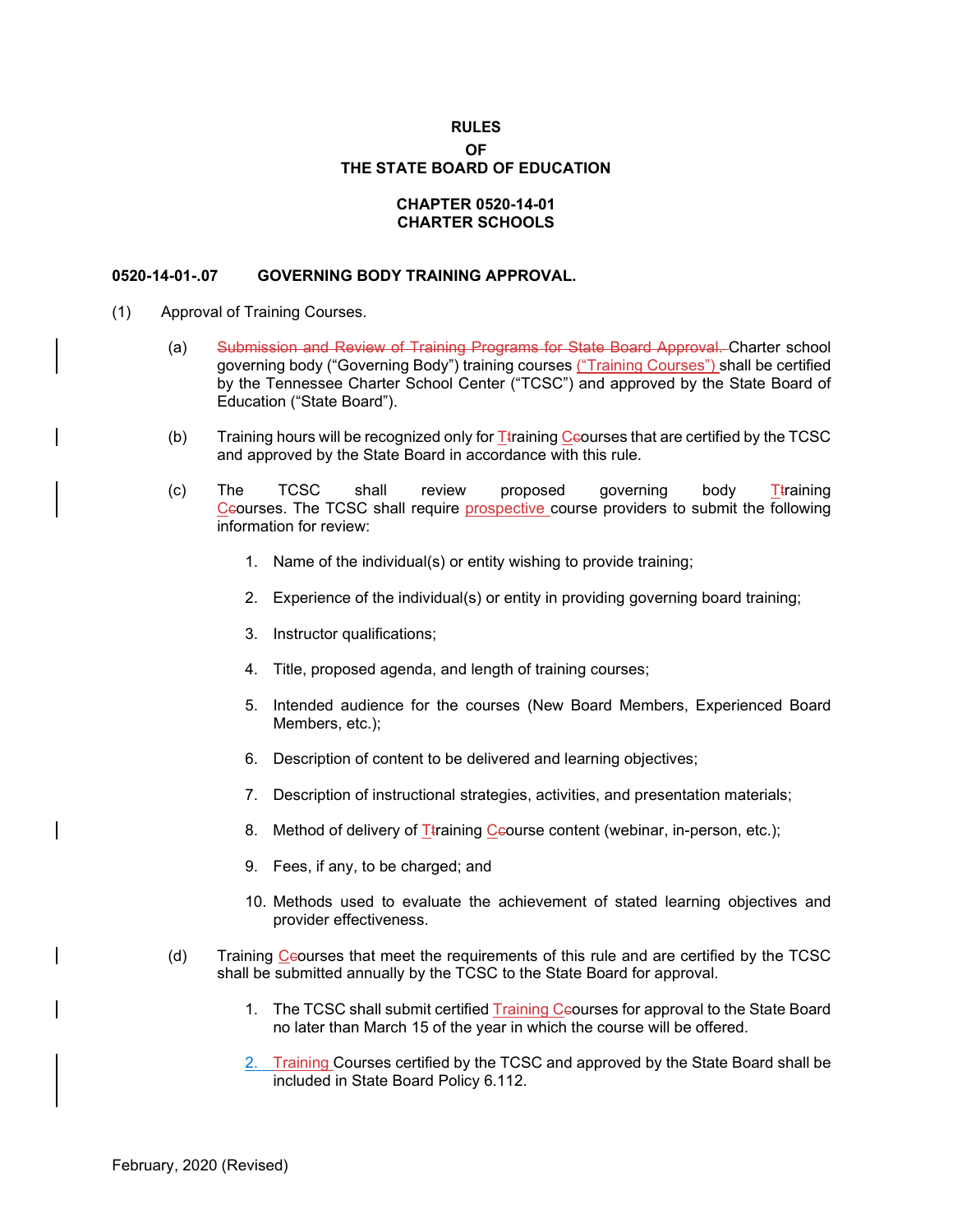(Rule 0520-14-01-.07, continued)

- 2.3.Training Course approvals are valid for three (3) years, unless the provider or State Board indicates the course is proposed or approved for a shorter period of time.
- 3.4.The TCSC shall notify the State Board if any changes to information outlined in paragraph (c) are made to approved Training Ceourses during the approval period. The State Board staff shall determine if the changes are material and if reapproval is required as a result of the changes and notify the TCSC.
- (e) When submitting certified Training Ccourses for approval, the TCSC shall include a summary of the reasons for the approval recommendation to the State Board.
- (2) Training Course Requirements.
	- (a) Training requirements for new Governing Body members with less than one (1) year of continuous service as part of the current Governing Body and members of newly approved charter school Governing Bodies ("New Board Members").
		- 1. Training Hour Requirements. New Board Members shall, at a minimum, complete six (6) hours of training within twelve (12) months of joining the Governing Body.
			- i. Governing Body members with a break in service of more than one (1) year within the same Governing Body or new members of a Governing Body shall be considered New Board Members for training purposes.
		- 2. Training Course Content. New Board Members shall, at a minimum, receive training on the following topics:
			- i. Overview of responsibilities of non-profit governance, including but not limited to financial oversight and evaluation of school leadership.
			- ii. State laws and rules governing charter school operations, including student discipline and student discipline due process requirements, and requirements to comply with federal laws including, but not limited to the Individuals with Disabilities Education Act ("IDEA"), the Federal Educational Rights and Privacy Act ("FERPA"), and Section 504 of the Rehabilitation Act of 1973.
			- iii. Tennessee  $o\Theta$  pen mMeetings and  $o\Theta$  pen rRecords requirements.
			- iv. Conflict of interest and ethics.
		- 3. New Board Members may establish compliance through the completion of one (1) six (6) hour Ttraining Ceourse, or through the completion of multiple Ttraining Ceourses combined to reach the six  $(6)$  hour minimum.
		- 4. New Board Members shall provide evidence of completetion of the all- required training hours to the authorizer within twelve (12) months of joining the boardGoverning Body.
	- (b) Training Requirements for experienced Governing Body members with one (1) or more years of continuous Governing Body service as part of a specific school's Governing Body ("Experienced Board Members").